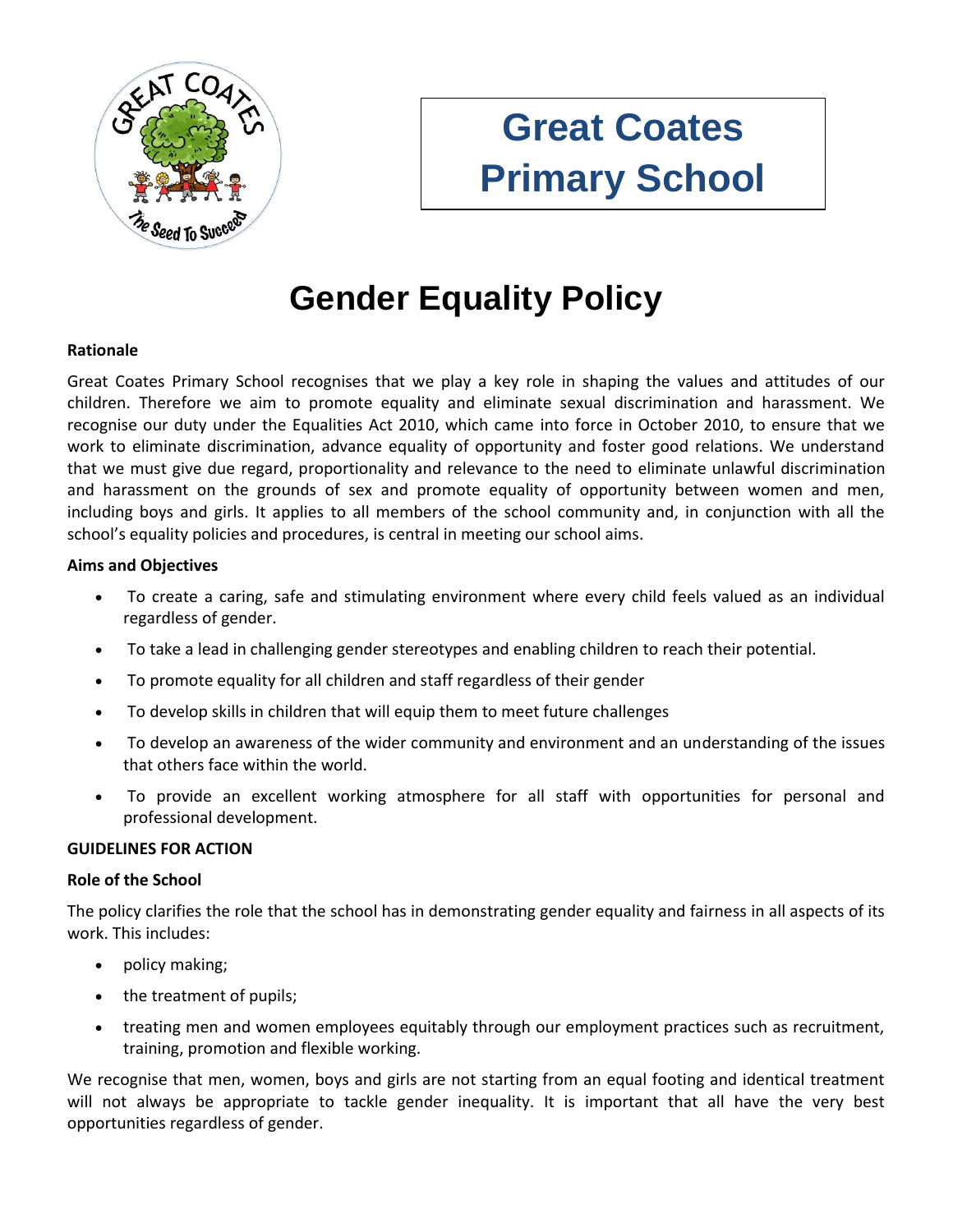We acknowledge that we also have an obligation to eliminate discrimination and harassment towards staff regardless of their sexual orientation an/or marital status.

# **Responsibility**

Responsibility for promoting and managing equality and diversity within the school rests with the Governing Body. The Headteacher is responsible for day to day management issues. All members of the school community will have responsibility for following policy and promoting Gender Equality. The school will also work in partnership with others, for example, the Local Authority and its HR Department for personnel related issues.

Any intentional infringement of the policy is treated as a serious matter. Action may be taken by the school against any member of staff, using the most appropriate procedures, where there is sufficient evidence to support it. Such action may include the use of conciliation, mediation, competency or disciplinary procedures.

Individuals who believe that they have been unfairly discriminated against under the terms of the Policy may direct a complaint to the Headteacher in line with the school's complaints policy.

The policy will apply to all staff and pupils. Parents, visitors, contractors and any other persons connected to the school are expected to comply with the GE policy.

# **Practice Guidelines**

The following sections detail the steps the school adopts to develop and implement fair policies in relation to staff and pupils. This complies with its commitment to promote and manage equality and diversity.

# **Employment: Recruitment and Selection**

Good practice is pursued in the area of staff recruitment and selection to ensure equality of opportunity for all applicants. Job vacancies are advertised in line with National Policies. Positive action will be taken where necessary.

In the event of a complaint of discrimination from either internal or external applicants for vacancies, the Governor or Headteacher leading the selection is expected to detail the criteria on which the selection decision was founded and demonstrate that the successful applicant was the one who most closely met the criteria.

# **Training, Development, Promotion and Career Progression**

It is the policy of the school to provide appropriate training and development for all its employees in line with the school's developmental needs and the performance management of its employees.

The needs of the job, individual ability and performance are the only appropriate criteria considered in an employee's annual Performance Management cycle. In addition, those responsible for undertaking PM interviews ensure that no employee has any reason to believe that unlawful discrimination has been an element in any decision. Similarly those on part-time, temporary and fixed term contracts receive equal consideration, subject to appropriate opportunities arising.

#### **Grievance**

The school ensures that any grievance relating to discrimination is treated seriously and promptly. Staff who believe that they have been discriminated against can pursue the matter by raising a complaint, in accordance with the grievance procedure applicable to their post.

# **Discipline**

Failure to comply with or conform to the Policy is treated as a serious disciplinary matter.

# **Dismissal and Redundancies**

School employees who have been delegated responsibility for identifying members of staff for dismissal on the grounds of redundancy do not unlawfully discriminate.